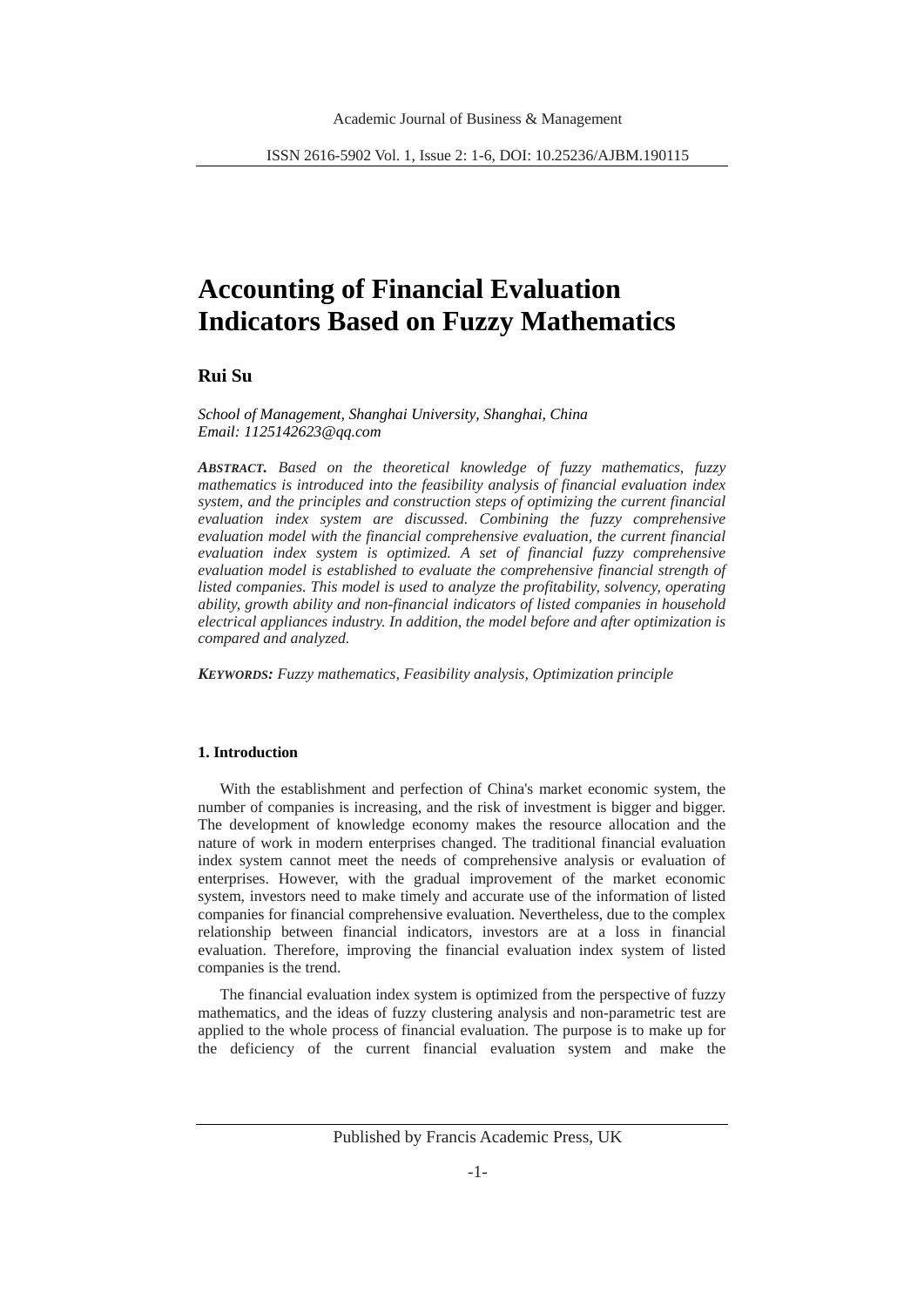comprehensive financial evaluation more comprehensively use relevant financial data to reveal the comprehensive financial strength of enterprise more comprehensively and intuitively. Moreover, non-financial indicators are introduced to optimize the financial evaluation method, so that financial evaluation is more effective and practical and financial evaluation is conducive to the decision-maker's judgment, making it possible for the promotion and application of financial evaluation.

# **2. Theoretical basis**

In general, fuzzy mathematics is a new branch of mathematics that takes the phenomenon of fuzziness in the objective world as the research object, to find out the law from it, and then use the accurate mathematical method to deal with it. It provides a simple and effective method for us to study those complicated problems that are difficult to be described by exact mathematics. Fuzzy mathematics does not mean to turn mathematics into vagueness. It also has the general character of mathematics, which is clear-cut and meticulous. In the objective world, the things that people encounter can be divided into two categories quantitatively: deterministic quantity and uncertain quantity, and uncertain quantity can be divided into randomness and fuzziness. The method to study these quantities is different. Classical mathematics is used for deterministic quantities, probability theory is applied for random and uncertain quantities, and fuzzy mathematics is adopted for fuzzy and uncertain quantities.

Definition of fuzzy mathematics: supposing that there is a given mapping in the domain *U*:  $\mu_A$  :U  $\rightarrow$  [0,1]  $\mu \mapsto \mu_A(\mu) \in [0,1]$ , then it is considered that  $\mu$ determines a fuzzy subset in  $U$ , recorded as A.  $\mu$  is called the membership function of fuzzy subset A,  $\mu_A$  is the membership function of A,  $\mu_A(\mu)$  appearing at  $u \in U$ is called the membership degree of u to A, and it belongs to the degree or "qualification" that u belongs to A. For convenience, fuzzy subsets are usually referred to as fuzzy sets, and  $\mu_A$  and  $\mu_A$  ( $\mu$ ) are both abbreviated as A(u).

Fuzzy set A is completely described by its membership function, that is, as long as the membership function  $A(u)$  is given, then fuzzy set A is completely determined, different membership functions determine different fuzzy sets, and the same domain U can have more than one fuzzy set. For fuzzy set in  $\forall u \in U$  and U, generally, it cannot say that whether *u* subordinates to A. It can just say that to what extent u belongs to A, which is the essential difference between fuzzy set and common set. Especially when  $A(u)$  only takes the two endpoints of [0, 1], that is, the two values of 0 and 1, the membership function is reduced to the characteristic function, and the fuzzy set A is reduced to a common set, which indicates the special state of the ordinary subset. In addition, if  $A(u) = 0$ , then A is known as an empty set  $\Phi$ ; if  $\forall u \in U$  and  $A(u) = 1$ , then A is called the complete set *U*.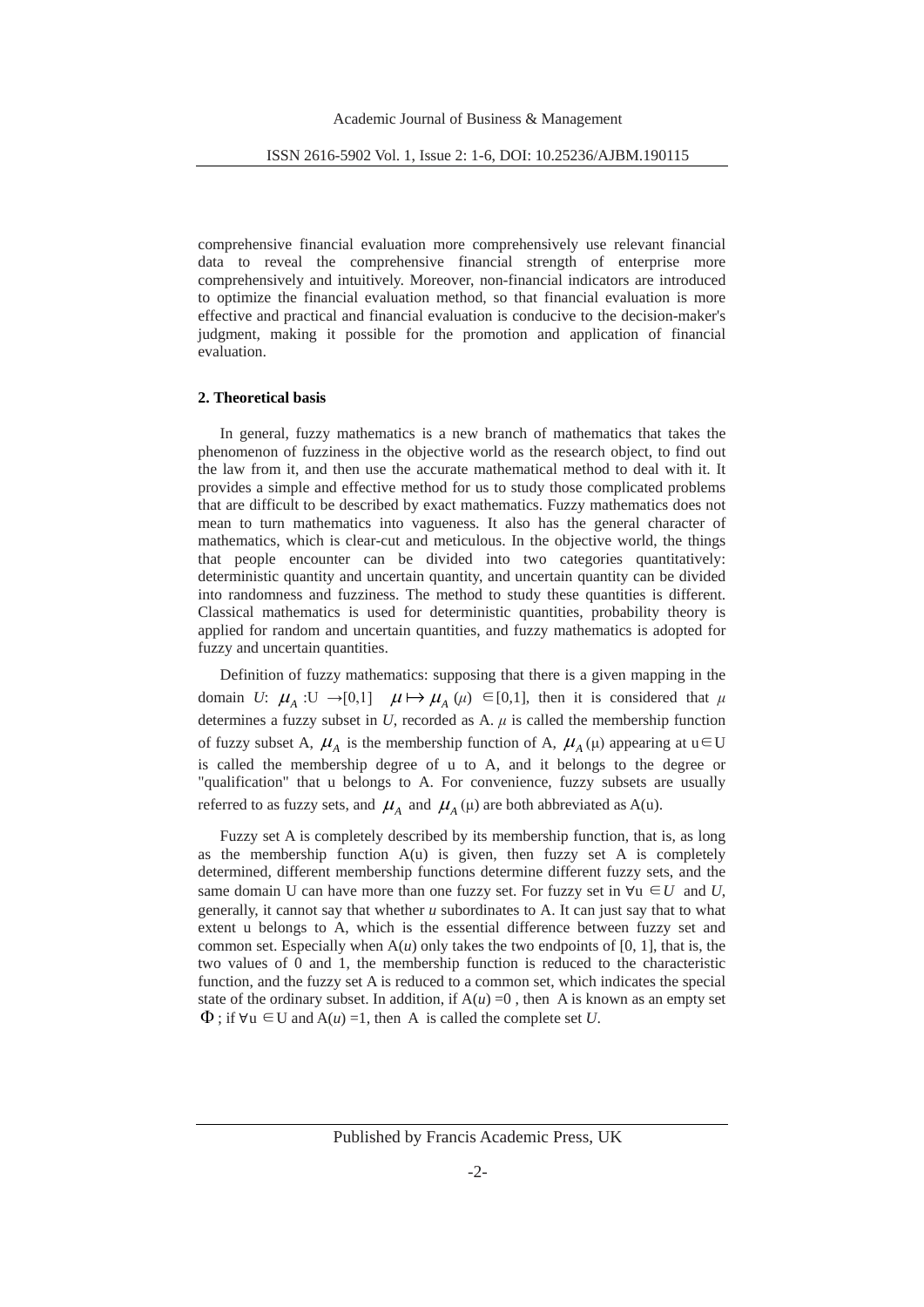When the object is directly identified, it is based on the principle of maximum membership: supposing that  $A_i \in F(U)$  (i =1, 2,..., n), if ∃j ∈{1, 2,..., n} makes  $A_i$  ( $u_0$ )= max( $A_1$  ( $u_0$ ),  $A_2(u_0)$ ,  $A_n$  ( $u_0$ )), then  $u_0$  is considered to be relative to belong to  $A_i$ , namely, the element  $u_0$  should be attributed to fuzzy pattern  $A_i$ . This method directly judges the specific object membership by calculating the subordinate function values of elements is called the direct method of fuzzy pattern recognition. This method is suitable for dealing with the following problems: (1) the pattern used for comparison is fuzzy; (2) the object itself recognized is determined. Direct recognition method is a mathematical model that simulates the thinking process of human brain processing problems. Although its form and classification method are simple, it can effectively deal with many problems.

# **3. Optimization process**

In practical problems, it is necessary to compare different things and choose the best ones. If only a single factor is considered, then the problem is relatively simple. Just giving the object an evaluation score, according to the level of the score, the order of the objects can be determined. However, the same thing often has a variety of attributes, and some attributes have fuzziness. People's evaluation of such things is not simply "good" and "bad", but using fuzzy language to divide it into different degrees of evaluation. At this time, in the comparison, it is supposed to take into account all aspects and pay attention to their difference in degree. In this case, to order them out and find the best one, it needs to consider comprehensively, which requires fuzzy comprehensive decision-making. Simply speaking, fuzzy comprehensive decision-making is the application of fuzzy mathematics method to for single decision-making of the factors involved in the matter, and then a comprehensive decision-making of the matter is given by considering all aspects.

In production, scientific experiments and daily life, we are often asked to divide the objects (areas) that we contact and research into several categories according to their nature and use. The method of classifying things according to certain requirements and rules is called cluster analysis. Cluster analysis is a mathematical method to classify things according to their different characteristics, degree of intimacy, and similarity. Its mathematical basis is multivariate analysis in mathematical statistics. However, the boundaries between things in real life are often not very clear, and many classification problems are often accompanied by ambiguity. In terms of weather, there is no absolute limit between sunny and cloudy. For this kind of problem, the ordinary clustering analysis is powerless, but the use of fuzzy mathematics language and methods for clustering analysis will be more natural and realistic, which is where the strong vitality of fuzzy clustering analysis. The steps of fuzzy clustering analysis are as follows:

Select statistical indicators: according to the actual problems, select those features with clear meaning, strong resolution and representativeness as the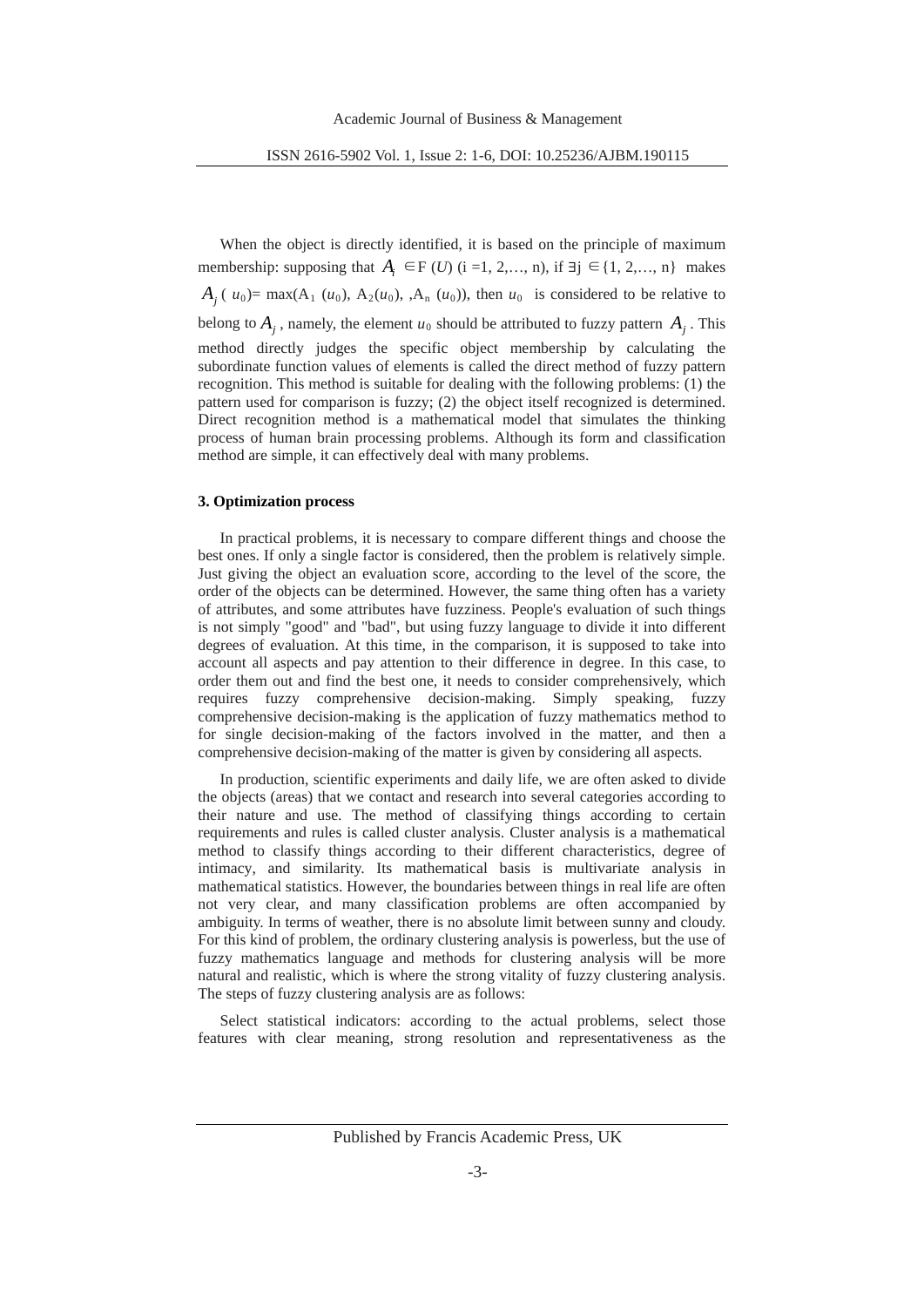statistical indicators of classification. The choice of statistical indicators has a direct impact on the classification effect.

Conduct data normalization: because the dimension and magnitude of m characteristic indices are not necessarily the same, they may highlight the role of a special large order of magnitude in classification, and reduce or even exclude the role of some very small order of magnitude, resulting in the lack of a unified scale for the classification of each characteristic index. In cluster analysis, in order to eliminate the difference of characteristic index units and the influence of different magnitude of characteristic index, data normalization must be carried out on each index value, so that each index is unified in a common range of numerical characteristics, and the purpose of converting data is to make these variables comparable. The following normalization method is adopted:

For *j*th column of characteristic index matrix *U*, calculate  $\overline{u_j} = \frac{1}{n} \sum_{i=1}^n$  $\overline{u_j} = \frac{1}{n} \sum_{i=1}^n u_{ij}$  and 2

1  $L_j^2 = \sum_{i=1}^n (u_{ij} - \overline{u_j})$  $\sigma_j^2 = \sum_{i=1}^n (u_{ij} - \overline{u_j})$  (j=1,2,…,m), and the transform  $u_{ij} = \frac{u_{ij} - u_j}{\sigma}$ , (*i*=1,2,…,n; *j*

$$
j=1,2,\ldots,m).
$$

After transformation is implemented, the average value of each index is  $\mu = 0$  and variance is  $\sigma = 1$ .

Construct fuzzy similarity matrix: assuming that data  $u_{ii}$  (i= 1,2,...,n;j= 1,2,… ,m ) are all normalized, multivariate analysis is used to identify the similarity between objects u<sub>i</sub>=(u<sub>i1</sub>,u<sub>i2</sub>,...,u<sub>im</sub>) and u<sub>j</sub>=(u<sub>i1</sub>,u<sub>i2</sub>,...,u<sub>im</sub>): r<sub>ij</sub> =*R*(u<sub>i</sub>, u<sub>j</sub>) ∈  $[0,1](i,j=1,2,...,n)$ . Thus, a fuzzy similarity matrix between objects is constructed.

$$
R = \begin{matrix} r_{11} & r_{12} & \dots & r_{1n} \\ r_{21} & r_{22} & \dots & r_{2n} \\ \dots & \dots & \dots & \dots \\ r_{n1} & r_{n2} & \dots & r_{nn} \end{matrix}
$$

 $r_i$  is determined by adopting subjective evaluation. In some practical problems, the characteristic index of the classified object is a qualitative index, that is, the characteristic index is difficult to be expressed by numerical value. At this point, the experts concerned and those with relevant practical experience are invited to use the method of grading to assess the similarity between the classified objects.

Perform fuzzy clustering: The result of classification can be obtained by selecting a suitable clustering method. After determining the distance between samples, we can classify the samples. There are many methods to classify the samples, among which the most widely used is the system clustering method. It first classifies several samples into a category, then merges the two classes with the smallest distance into one class, and then recalculates the distance between the classes until all the samples are classified into one class.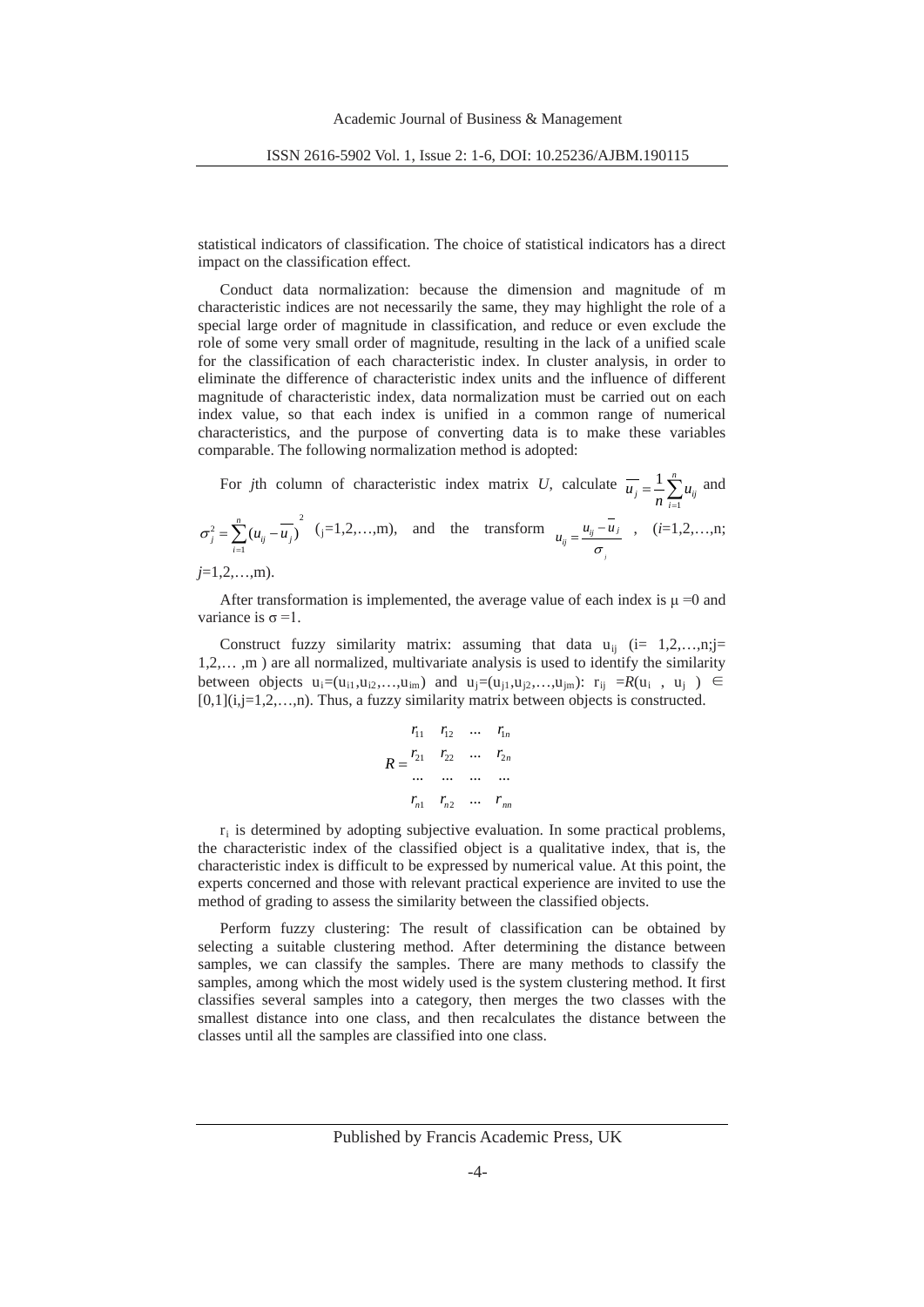For the screening of financial indicators, a dynamic screening method combining fuzzy clustering analysis and non-parametric test is applied. The specific steps are as follows:

Step 1: four kinds of financial indicators are conducted with fuzzy clustering analysis.  $n_k$  indicates the number of indicators corresponding to the result of clustering analysis.

Step 2: when  $n_k = 1$ , it indicates that if there is only one index in clustering results, then this index is selected.

Step 3: according to the clustering results of the first step, the subclasses with obvious differences will be decomposed into smaller classes, and then the second step test will be carried out.

Step 4: when  $n_k = 2$  and there is no obvious difference between the two indicators, because they are the same to  $r_{ij}^2$  of another indicator, according to the actual significance of the indicators, the more representative one is selected.

Step 5: combine the financial indicators and non-financial indicators selected from the four categories of financial indicators to form a new financial evaluation index system.

### **4. Conclusion**

The result of classification can be obtained by selecting a suitable clustering method. After determining the distance between samples, the samples can be classified. There are many methods to classify the samples and the most widely used is the system clustering method. It first classifies several samples into a class, then merges the two classes with the smallest distance into one class, and then recalculates the distance between the classes until all the samples are classified into one class.

### **References**

- [1] Jia Xu, Yuanyuan Wang. Application of Fuzzy Mathematics in Financial Management of Colleges and Universities [J]. Industrial & Science Tribune, 2017, 16(17):41-42.
- [2] Jinfeng Tian, Zhijian Wang. Constructing Financial Analysis and Evaluation System of Listed Companies by Using Fuzzy Mathematics [J]. finance and accounting monthly, 2017(3):49-53.
- [3] Xia Gao. Research on Fuzzy Mathematical Evaluation for Financial Budget Control Mode [J]. Economic Research Guide, 2017(1):86-90.
- [4] Jiahao Zhang. Taking Wanda as an Example to Analyze the Application of Fuzzy Mathematics in Financial Management of Multinational Enterprises [J]. China Venture Capita, 2017(34).